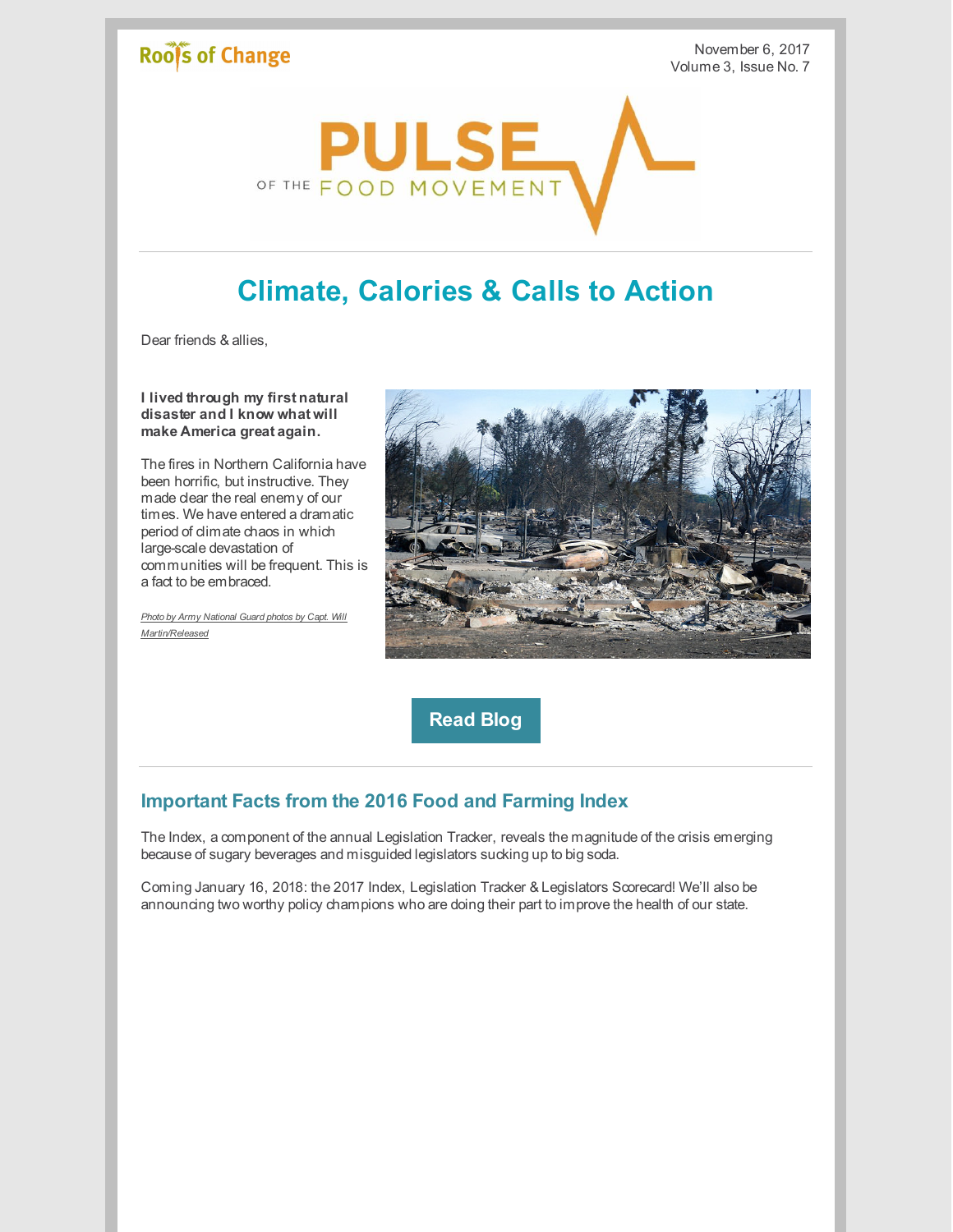

**RSVP for the Legislative Tracker Release Party in [Sacramento,](https://www.eventbrite.com/e/2017-legislative-tracker-release-party-tickets-38416857856) January 16, 2018.**



#### **Stop BIG Soda from buying votes that harm our kids!**

Sign our [petition](http://www.rootsofchange.org/get-involved/take-action/), make a call or send an email. We can stop California Legislators and their caucuses from sucking up to Big Soda by accepting campaign contributions. Your actions will support ROC as we challenge key legislators. Only a few are blocking action to directly improve the lives and communities of our underserved families.

#### **ACTION ALERT: Sign ROC's Petition and Call Your Legislator to Support a Statewide Tax on Sugary [Beverages](http://www.rootsofchange.org/get-involved/take-action/)**

**Do Not Miss this Important Event!**

#### **Celebrate Civil Eats & Support Independent Journalism**

**Date & Time**: November 13, 6:30 pm Location: The Pearl, 601 19<sup>th</sup> Street, San Francisco

[Civil](https://civileats.com/) Eats is one of ROC's greatest sources of news and information



related to food system change. The editors and writes provide an independent voice that dives deep into stories that reveal the multiple strands of the food movement. The team expertly covers projects, programs and policies related to agroecology; local food systems; food justice, waste reduction and safety; worker rights, urban agriculture and more. This event supports the ongoing work of the Civil Eats team. Michael Dimock will be the auctioneer for seven truly amazing experiences involving food movement ROCkstars!